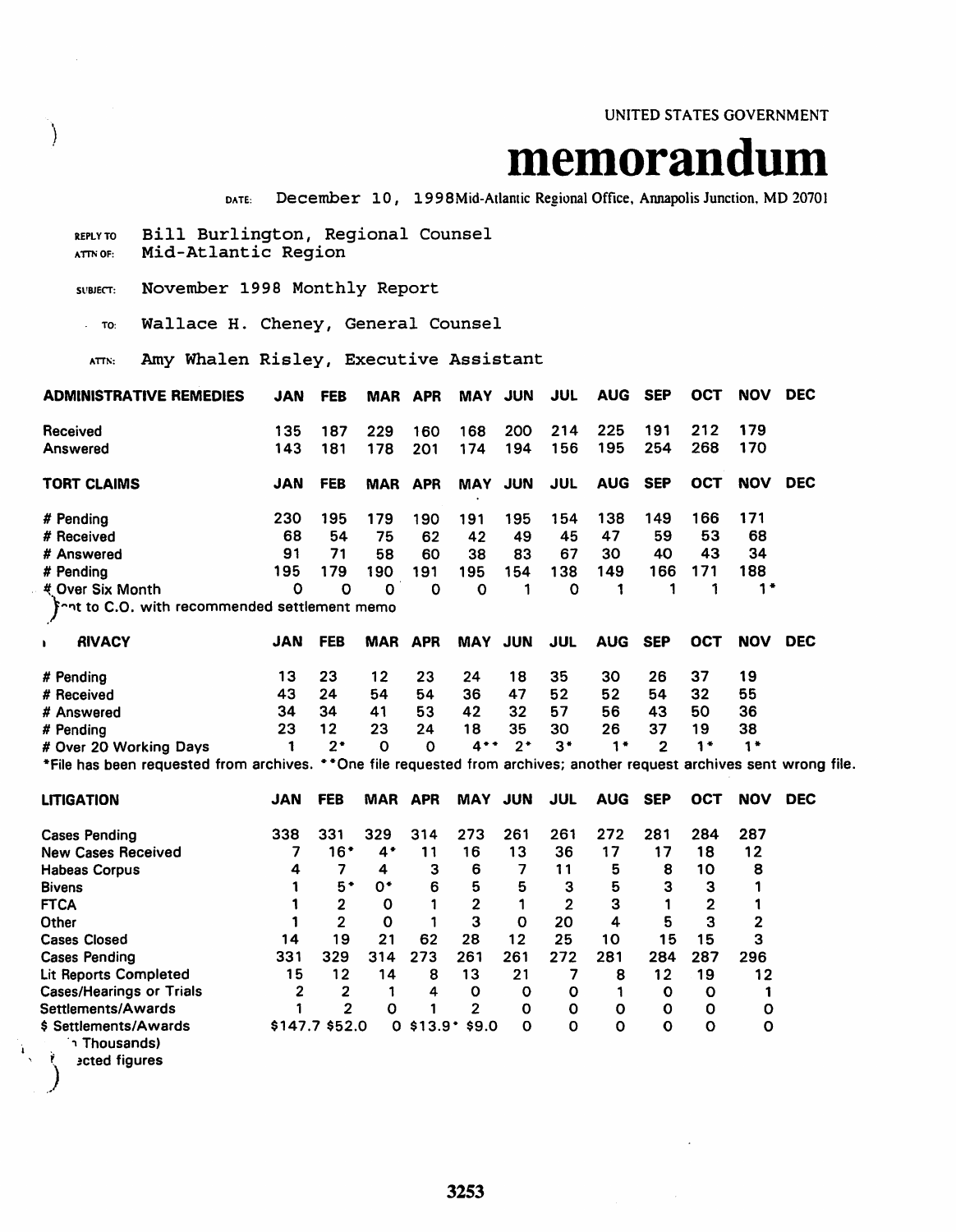## Page 2 MXR Monthly Report

 $\left\langle \right\rangle$ 

)

)



SITUATION OF INTEREST, CONTACT WITH FEDERAL BENCH, HAZARDOUS WASTE SITES, ETC.:

Execution Date for Paul Hammer - We learned this week that Paul Hammer had recently indicated that he intends to abandon the appeal which he recently filed. Inmate Hammer has previously been given a January 14, 1999, execution date by Judge Muir. This date was stayed by Hammer's initial decision ' to file an appeal.

FMC Lexington - On November 16, Judge Sharp signed an Order to file an ap<br>FMC Lexington<br>cranting comp<br>Lexington sta granting compassionate release to On November 19, Lexington staff, was flown by special air charter to Florida, where he will reside in a state nursing home. where he will reside in a state nursing home. Will be on ten years of supervised release. Much credit is due to FMC Lexington staff for facilitating the release process. particularly Chief Social Worker Darrell Lauer, who coordinated the release plans for

FCI Milan - The institution attorney was contacted on December 3, 1998, by an attorney at Main Justice, Environmental Law Division, concerning a superfund site in Northeastern Indiana, and possible waste that was generated by FCI Milan UNICOR many years ago. The attorney was  $re:~:~:~:$ ed to the Commercial Law Branch, OGC, as they have coordinated issues arising from superfund sites in Northwestern, 1820.

FCI CUMBERLAND - On November 30, Chief Judge Ziegler c: the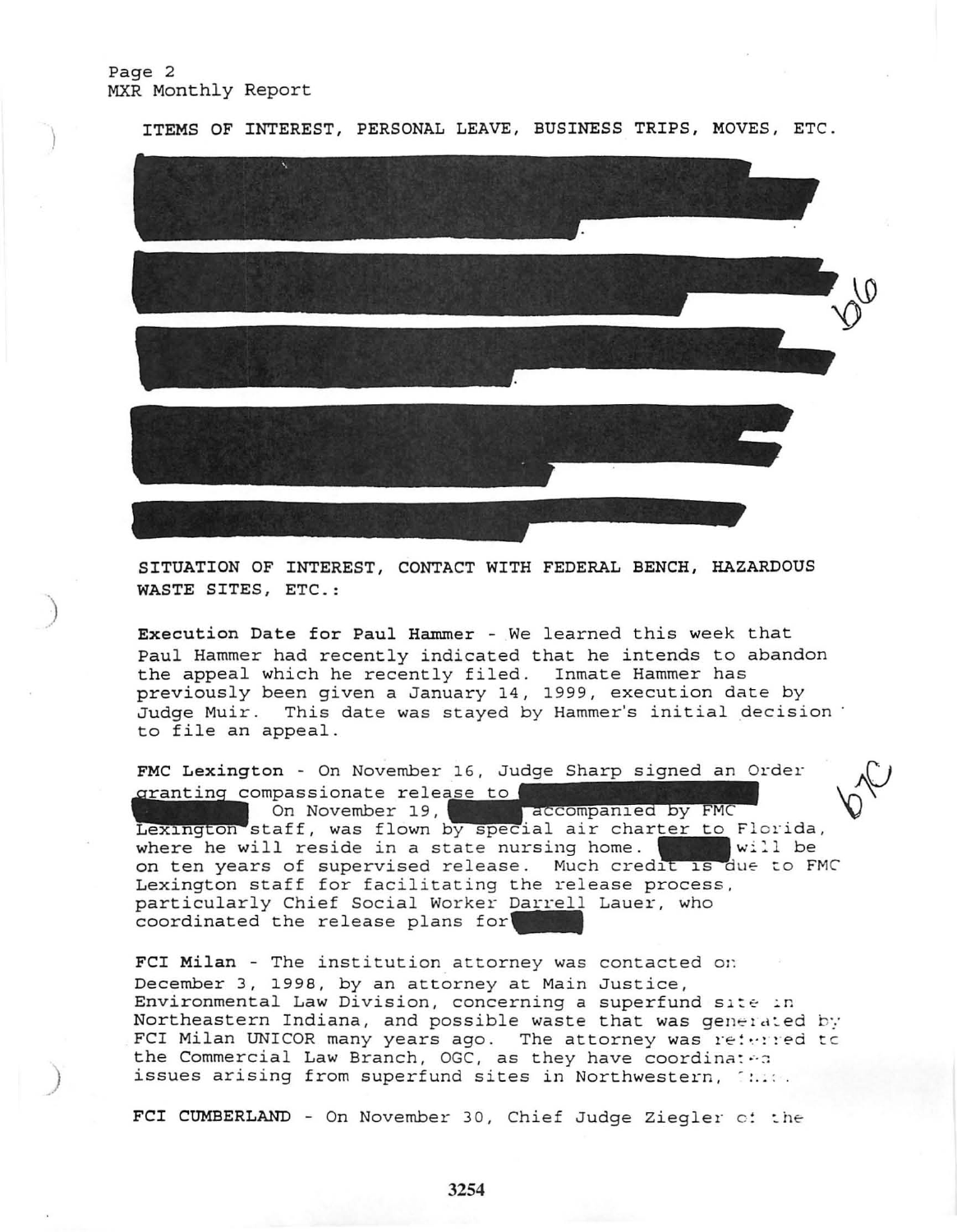Western District of Pennsylvania ordered the BOP to transport inmate  $\left\lceil \frac{1}{2} \right\rceil$  to a hospital in Pittsburgh for a death-bed visit with his mother. This inmate is a high profile "underboss" in organized crime out of Pittsburgh. Upon review the Warden objected to the trip for security reasons so we fixed a motion to vasate the order based upon the court's lack of jurisdiction to order, rather than recommend, this course of action. The motion was granted. The court has now issued an order recommending that the inmate be transported to Pittsburgh for family visitation at the funeral home, and has made arrangements with the Marshal's Service to provide a special security detail at the funeral home. The Warden has written a letter to the Court that would deny the recommendation, citing the safety of staff and high potential for escape.

Prisoner Litigation Reform Act:

FCI Ashland - Bush v. Lowry - As previously reported, Judge Wilhoit entered an order denying our Motion to Dismiss based on PLRA exhaustion, following the Garrett and Lunsford decisions which held that exhaustion is not required in money damages only Bivens cases. We sought approval to bring an interlocutory appeal, based upon the new favorable decision from the 11th Circuit in Alexander. Turning down our request for permission to appeal, DOJ informed our Litigation' Branch that they will not allow any exhaustion appeals to be brought until our administrative remedy rule is amended. However, we are authorized to continue raising the exhaustion argument in the district courts and in cases where appeals have already been brought.

FCI Milan - Willis v. Leonard - The Magistrate Judge issued a favorable R&R in which the Court analyzed the Waiver of Reply provision of PLRA and indicated that there is a heightened standard of review, which warrants clarification by the 6th Circuit. The Court proceeded to recommend dismissal pursuan: to the 12(b) (6) standard.

FCI Milan - Graham v. Mercer, et al - This case was dismissed pursuant to a review by the Court under the exhaustic :. requirements of the PLRA. The AUSA and the institut: ... attorney are seeking publication of the decision.

SUBSTANTIVE PLEADINGS (COMPLAINT, MOTION FOR SUMMARY JUDGMENT, ETC.) : None

SETTLEMENTS :

,)

)

FCI Memphis - Litrell v. United States - (failure to :.. ; :: ose throat cancer case). On Tuesday, December 2, 1998, Matrichy Mellady, Attorney, FCI Memphis, spoke to the AUSA ou!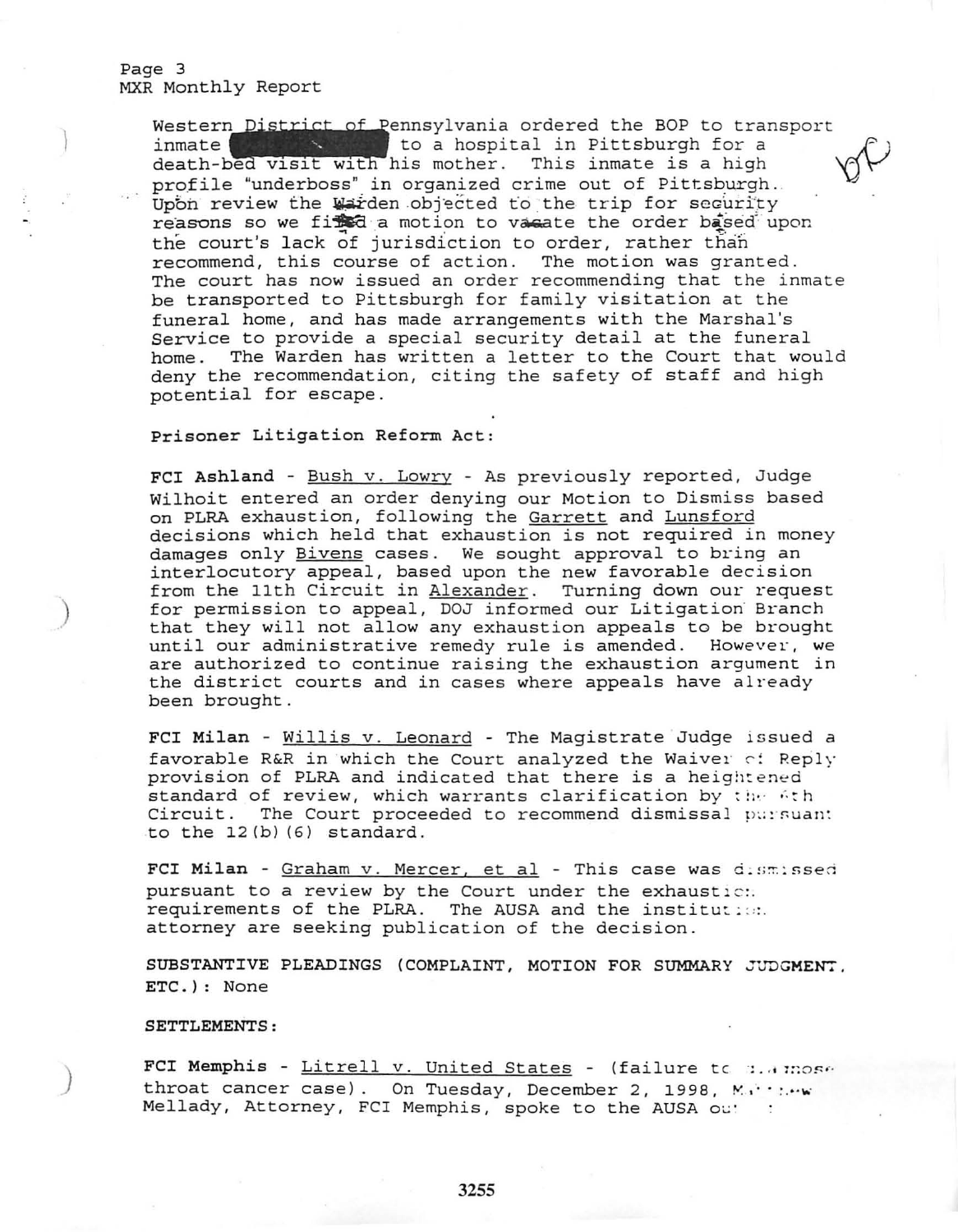## Page 4 MXR Monthly Report

Nashville, Tennessee, who is handling this case. He indicated that the Court has set a settlement conference for Friday, January 15, 1999. The AUSA expects a report early next week from our expert (an oncologist at the VA in Nashville) concerning how the medical treatment would have been different had the cancer been diagnosed sooner. Based on the October 8, 1998, memorandum Matthew sent to *Bill* Burlington concerning settlement of this case, Matthew would *like* to move forward with some discussions concerning a reasonable assessment of<br>the Plaintiff's damages. Matthew plans to attend the Matthew plans to attend the settlement conference and would like to have authority to settle if we can arrive at an appropriate amount.

FCI Butner,- Inmate Dee Farmer has initiated settlement discussions with the u.s. Attorney's Office in Colorado. Farmer has four cases pending there, and *is* offering to settle those cases *in* exchange for the Bureau not stating opposition to his parole application. We have requested that all pending cases be included in the settlement agreement, including the case of Farmer v. Hawk, now pending in the District of Columbia Court of Appeals.

#### ADVERSE DECISIONS OR SIGNIFICANT DECISIONS:

FCI Memphis - Sheets v. DOJ - (Title VII case: sexual harassment, sex discrimination, retaliation and constructive discharge). On Wednesday, November 25, 1998, the institution attorney was contacted by AUSA Brian Quarles who informed him that the jury had returned a verdict in favor of the Plaintiff awarding her \$25,000 for disparate treatment/sex discrimination,  $$75,000$  for sexual harassment ,  $$100,000$  for retaliation and \$116,000 in back pay. At the close of the Government's case, AUSA Quarles moved for a Judgment as a Matter of Law. The Judge stated that she was denying the motion and submitted the case to the jury with the understanding that she was reserving her authority to review the jury's verdict. Based upon what we still believe to be an convincing legal defense, we intend to file a Renewed Motion for Judgment after Trial pursuant to Rule 50(b) of the Federal Rules of Civil Procedure.

## UPDATE ON CASES, TRIALS OR HEARINGS, ETC. NOTED IN PRIOR REPORTS:

FCI Beckley - Depew v. Hawk - This inmate originally filed suit *in* Massachusetts claiming his right to receive privileged written communications from his attorney had been wrongfully restricted for one year after sado-masochistic magazines were mailed in under the guise of legal mail. The case was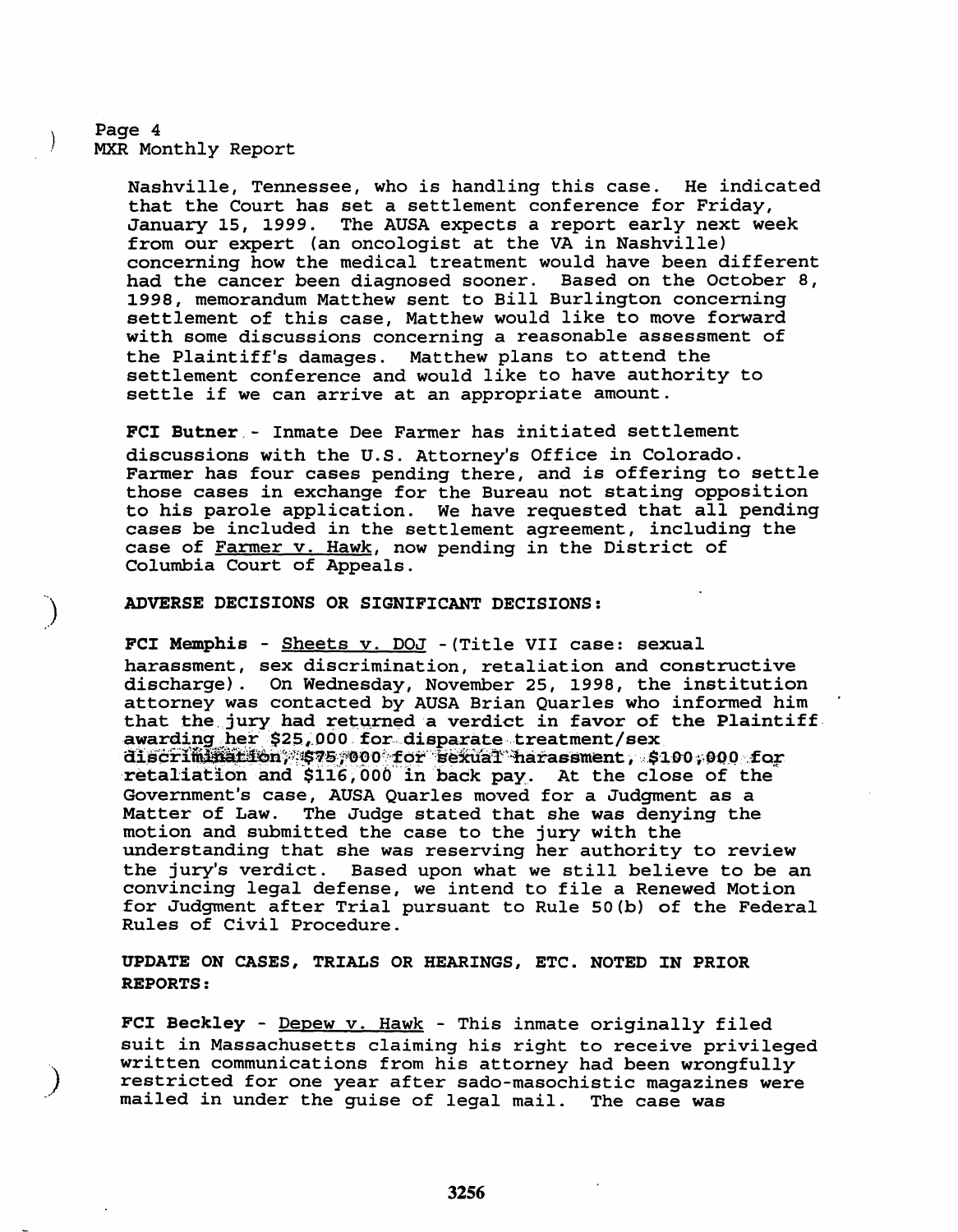Page 5 MXR Monthly Report

 $\mathcal{E}$ 

transferred to the Southern District of West Virginia. Motions for Summary Judgment were filed. In November, the inmate's Attorney, Mel Dahl, was disbarred as a result of his resignation (in light of pending disciplinary charges). The resignation (in light of pending disciplinary charges). The<br>District Court has been notified that Mel Dahl is no•longer<br>licensed to practice law.

FMC Lexington - Gravenmier v. Holland, et al. - This is a Bivens case alleging deprivation of adequate pain medication for a back condition. On November 16, 1998, FMC Lexington staff received notice that Plaintiff died of natural causes while *in* state custody. Plaintiff apparently contracted an infection while in the county jail and was *in* intensive care for a number of days. The cause of death was apparently unrelated to the subject matter of this case. Once a copy of the death certificate is obtained, a Notice of Death of Plaintiff and Motion to Dismiss will be filed.

FCI Memphis - Bermal-Manes v. Luttrell, (INS case). On Monday, November 30, 1998, the Judge conducted an evidentiary hearing in this habeas corpus petition. This hearing followed the Court's October 1, 1998, Order granting the Petitioner's writ<br>of habeas corpus. In that Order the Court decided that INS In that Order the Court decided that INS has failed to demonstrate a rationale relationship between the Petitioner's detention (excess of 13 years) and the goal of protecting the public. The Court also determined that it had jurisdiction to review the INS Review Panel decision *in* this case. The Government filed a Notice of Appeal staying the Court's Order. Finally, the Court did state that the Petitioner *is* not entitled to unconditional release, but that the Court would convene another evidentiary hearing to consider that issue. We are reporting this case for informational purposes, given the number of Cuban detainees *in*  BOP facilities.

USP Terre Haute -  $KaramO$  V. Breakvill - This is the case we reported last month where the District Court issued a preliminary injunction that dealt with the issue of fou: point restraints. On December 3, 1998, the inmate was transferred to USP Marion. Based on the language of the entry that accompanied the preliminary injunction, which states that the entry does not requlate the BOP's treatment of Karamo at any institution other than USP Terre Haute, we feel, unless ne returns to USP Terre Haute before December 20 (when  $un· ::$ expires) that the PI has been made moot and, therefore, resp not have any bearing on this or any other institution.

FCI Butner -  $\underline{\text{Blohm v. Johnson, et al.}}$  - We received a favorable R&R in this case. An inmate held pursuant :  $\cdot$  : U.S.C. § 4246 brought this civil rights action claimins invasion of privacy, battery and civil conspiracy, and states that he has illegally and unconstitutionally been sui  $\cdots$  ... involuntary medication since July 1994. All claims  $a_1$ ......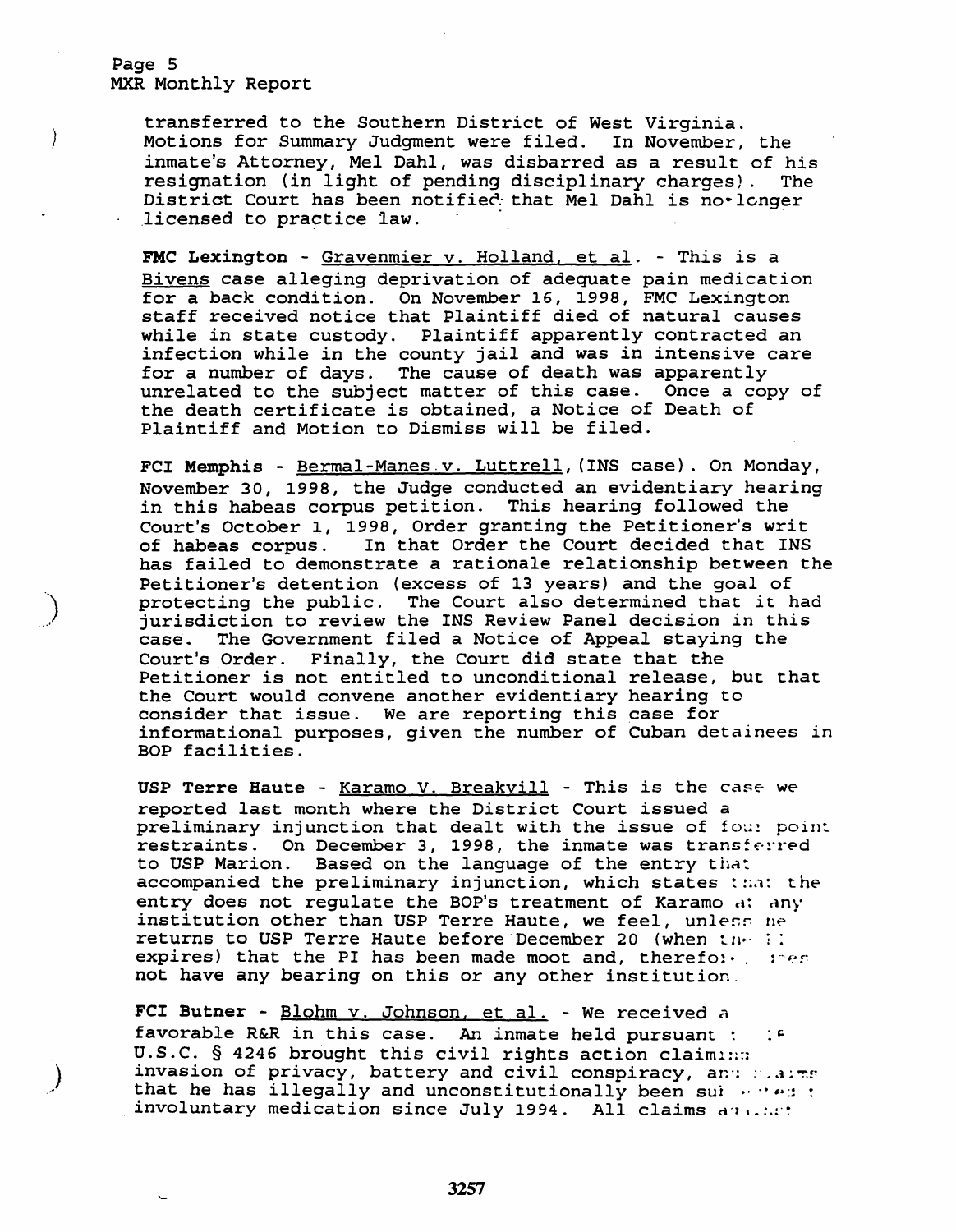## Page 6 MXR Monthly Report

)

Ì

.J

defendant Dr. Sally Johnson were dismissed due to her status as an officer of the U.S. Public Health Service pursuant to Title 42 U.S.C. §233 (a) . The Court recommended dismissal holding that the remaining defendants were entitled to qualified immunity because the hearing was conducted in accordance with applicable law and satisfied due process requirements, citing Washington v. Harper, and based on the record showing the plaintiff's condition justified involuntary medication.

REPRESENTATiON NOT RECOMMENDED FOR STAFF: None

SiGNiFICANT FTCA CLAIMS: None

MEDiCAL MALPRACTICE CASES UPDATE:

FMC Lexington - Maltz & Maltz v. USA - An answer to the complaint (FTCA action alleging failure to diagnose Plaintiff's lung cancer) was filed. A dispositive motion for summary judgment may later be filed once our expert is obtained and additional discovery is conducted. Plaintiff's expert does not appear to factually support plaintiff's theory of causation.

FCI Petersburg - Tommy Lee Suber v. Carlos Ascencio, et al. -In this Bivens case, the inmate alleges the orthopedic specialist recommended surgery for a torn rotator cuff in August of 1997, but the institution failed to schedule the surgery. Plaintiff claims he has suffered for more than a year with pain in his shoulder from the injury which occurred at Milan while working in food service. Service on the defendants was attempted by sending their summons and complaints to the U.S. Attorney's Office.

FCI Petersburg -  $\frac{1}{2}$  Bergquist v. U.S. - This is an FTCA case alleging a PA's failure to refer the plaintiff to a doctor resulted in a delay in the diagnosis of his colon cancer. The AUSA and the institution paralegal interviewed the former FCI Petersburg doctor, Dr. Naval. He remembered that he first saw the plaintiff in the hallway and asked him how he was doing and the inmate informed him of his complaints. It was then that Dr. Naval examined Bergquist and referred him immediately for colon cancer screening. Bergquist was not referred to Dr. Naval by the PA's. The AUSA has obtained a medical expert to review Bergquist's medical record. A scheduling order was issued November 11, 1998, setting pretrial conference for February 19, 1999; and discovery conclusion by January 29, 1999'. The Trial will be set for a day certain within 4-6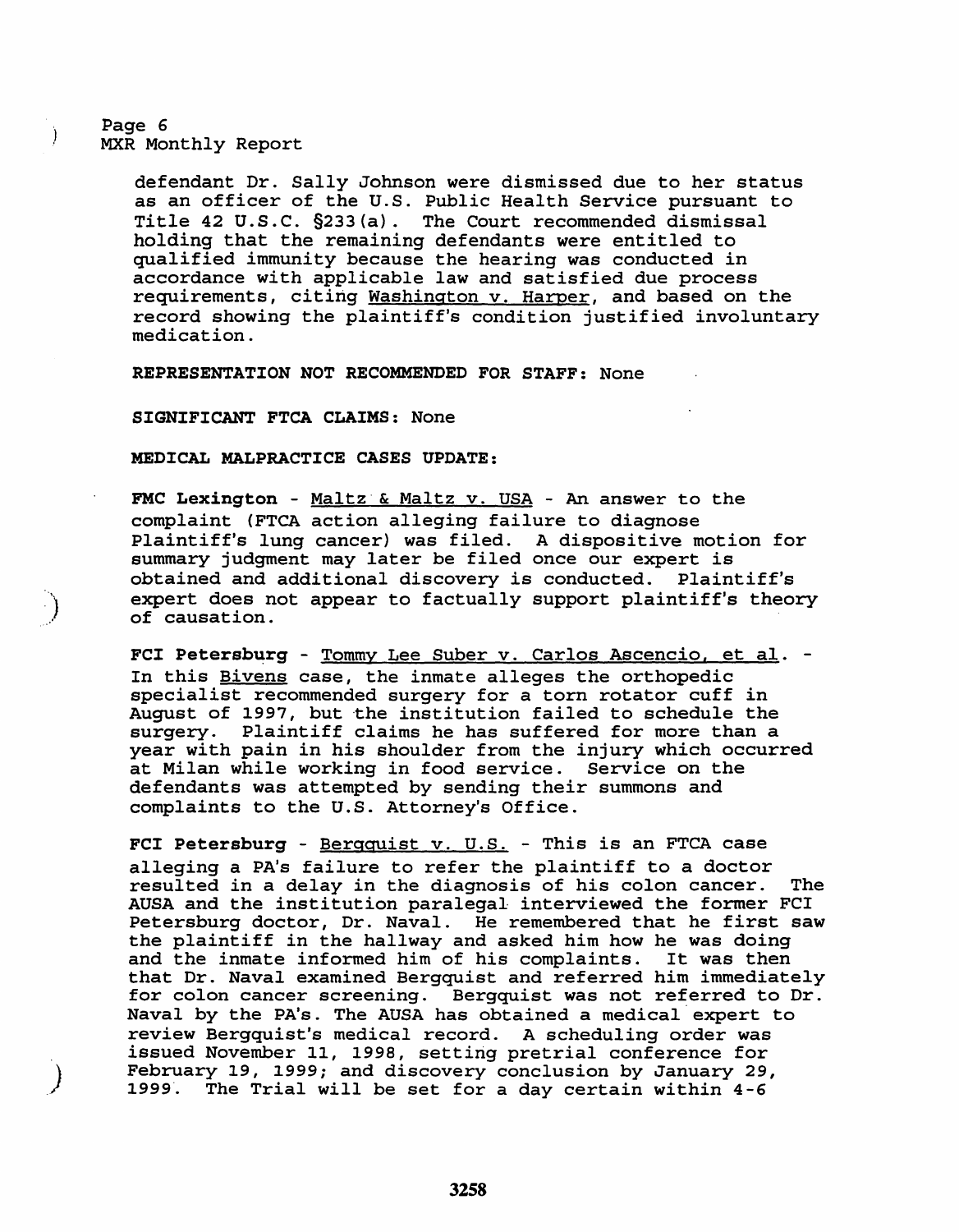Page 7 MXR Monthly Report

*i*  )

 $\sum_{i=1}^{n}$ 

,)

weeks of the pretrial conference.

SIGNIFICANT ADMINISTRATIVE REMEDIES: None

NEW RFRA CASES AND UPDATES ON PREVIOUSLY REPORTED CASES: None

ALTERNATIVE DISPUTE RESOLUTION EFFORTS: None

18 U.S.C. § 3621(e) LITIGATION:

Pelissero v. Thompson - (4th Circuit) - In a 2-1 decision, a panel upheld the Bureau's old and new rules on early release. A Petition for Rehearing With Suggestion For Rehearing En Bane was filed on behalf of the inmates, pointing out that the Court addressed the 1997 Interim Rule, whereas BOP applied the 1995 Rule to each appellant. On November 27, 1998, the Court vacated its *opinion* at 155 F.d. 470 (4th Cir. 1998), and remanded the matter back to the panel. The Court declined Petitioner's suggestion that the matter should be heard by the full court.

FCI Beckley - Boyle. Segerson & Williams v. Hemingway - These inmates were originally deemed ineligible for early release under P.S. 5162.02, based on their two-point enhancements for weapons. Although not parties *in* Wiggins v. Wise, these inmates were subsequently deemed eligible under the Wiggins decision. Based on the Fourth Circuit's Pelissero decision, the Bureau subsequently determined the inmates were ineligible for early release under P.S. 5162.02. The inmates requested a preliminary injunction to prevent the Bureau from denying their eligibility for early release, relying on statements made by the Bureau *in* past cases to support their position that the Bureau had entered into a "Consent Decree" or "Settlement Agreement". Based on the recent action by the Fourth Circuit, vacating the Pelissero decision, the inmates are again deemed eligible for early release under Wiggins v. Wise. A motion to dismiss the inmates' request for preliminary injunction will be filed, based on the lack of a live case or controversy.

FCI Beckley - Bayles v. Wise - A motion to reinstate this case has been filed. The inmate originally filed her action in the wake of Wiggins v. Wise, and a Judgment Order was entered remanding the case to the Bureau to determine her eligibility for early release in a manner consistent with Wiggins. The Bureau subsequently determined her to be eligible for early release. The Bureau intended to file a Motion to Vacate The Bureau intended to file a Motion to Vacate Judgment Order in this case, based on the Fourth Circuit's Pelissero decision. Although the Bureau had not yet filed the Motion, the inmate requested a preliminary injunction to prevent the Bureau from changing her eligibility for early release. This case has been consolidated with Boyle et. al.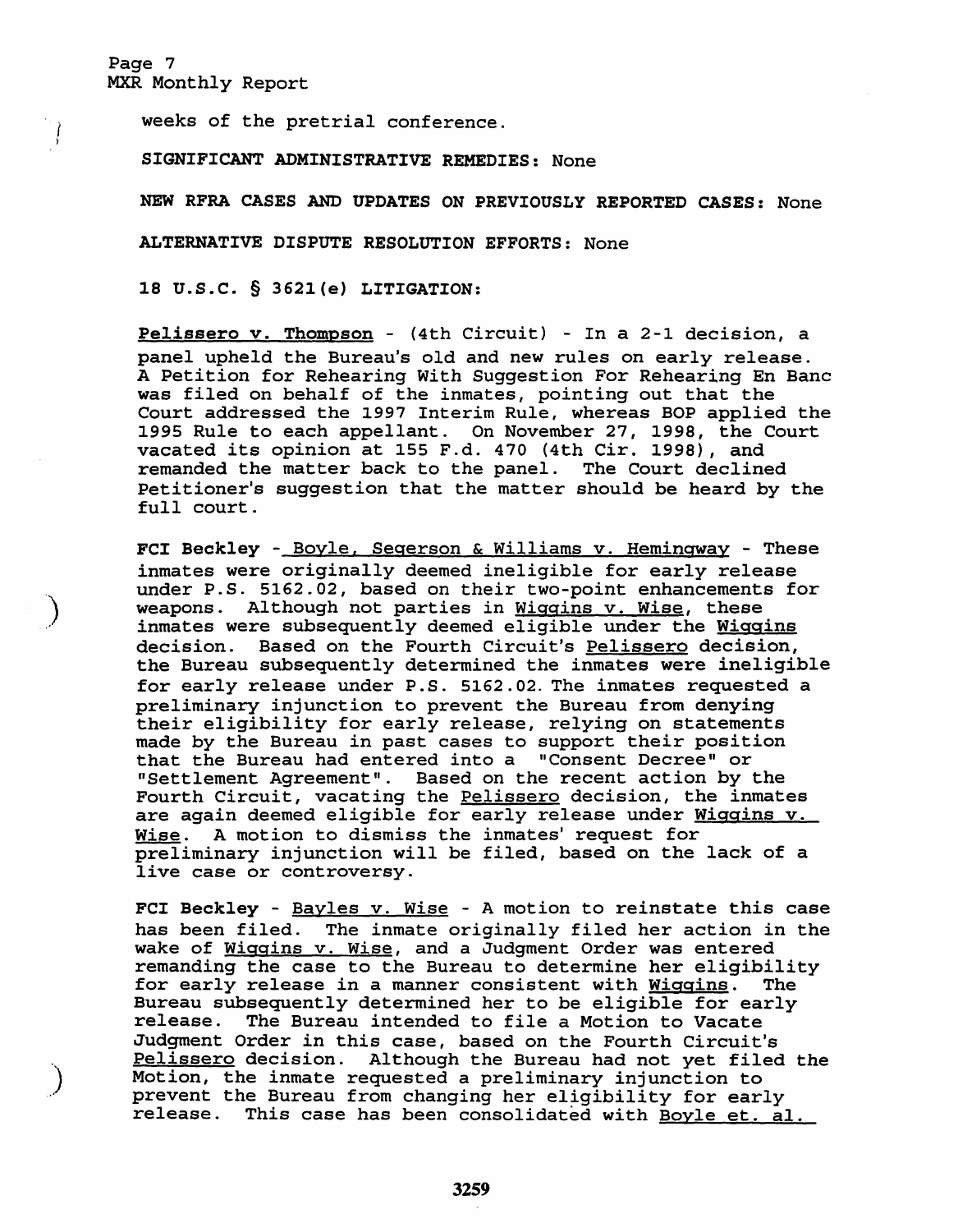Page 8 MXR Monthly Report

 $\ddot{\phantom{0}}$ t

~ ~.-. .<br>ক্ৰু

)

,)

v. Hemingway. Based on the recent action by the Fourth Circuit, vacating the Pelissero decision, the Bureau .does not intend to file a motion to vacate the judgment order at this time: As the inmate *is* considered eligible for early release, a motion to dismiss the inmate's request for preliminary injunction will be filed, based on the lack of a live case or controversy\_

FMC Lexington - Pratt v. Holland - The petitioner has filed a habeas petition alleging the BOP improperly interpreted Felon in Possession of a Firearm as a crime of violence. Petitioner's eligibility has been determined under P.S. 5162.02. Petitioner cites the Sixth Circuit decision in Orr. In our response we set forth what we felt were the Sixth Circuit's errors in arriving at their decision *in* Orr, and request the Court to follow the applicable precedent *in* Davis v. Beeler, or in the alternative, hold the case in abeyance pending the Sixth *Circuit's* ruling on the Government's Motion for Rehearing in Orr.

FCI Manchester Moore v. Chandler - *This* habeas case challenges the denial of early release eligibility under 3621(e) for an inmate who received a two-point enhancement because another member of the drug conspiracy possessed a firearm. In a November 24, 1998, *Opinion,* the court, relying on Orr v. Hawk, reconsidered its prior ruling *in* Davis V. Beeler. The court found the policy allowing consideration of factors outside the offense is in conflict with the plain language of the VCCLEA. The court also held "the BOp'may not ranguage or the vecian: The coart areo here the sor may not to deny eligibility for early release." The court has given us 20 days to *reconsider* our position *in* light of this ruling.

FCI Milan - Taylor v. Pontesso - This habeas was an old Program Statement RDAP case which the BOP won at the listrict Court Level. The inmate appealed and in light of Orr the District Court required briefing by October 15, 1998. The Court granted our motion to deny the inmate bail, and  $w -$  are filing a protective notice of appeal due to the 6th Circuit's delay in ruling on the Government's motion for reheal inc in the Orr case.

SIGNIFICANT NEW CRIMINAL REFERRALS SINCE LAST MONTH'S REPORT:

USP Terre Haute - Inmate ',\J~ signed a plea bargain on November 24, 1998, for 24 C'cru.··~·~~ ~ \'.' months, 3 years supervised release and a \$100 special assessment. Inmate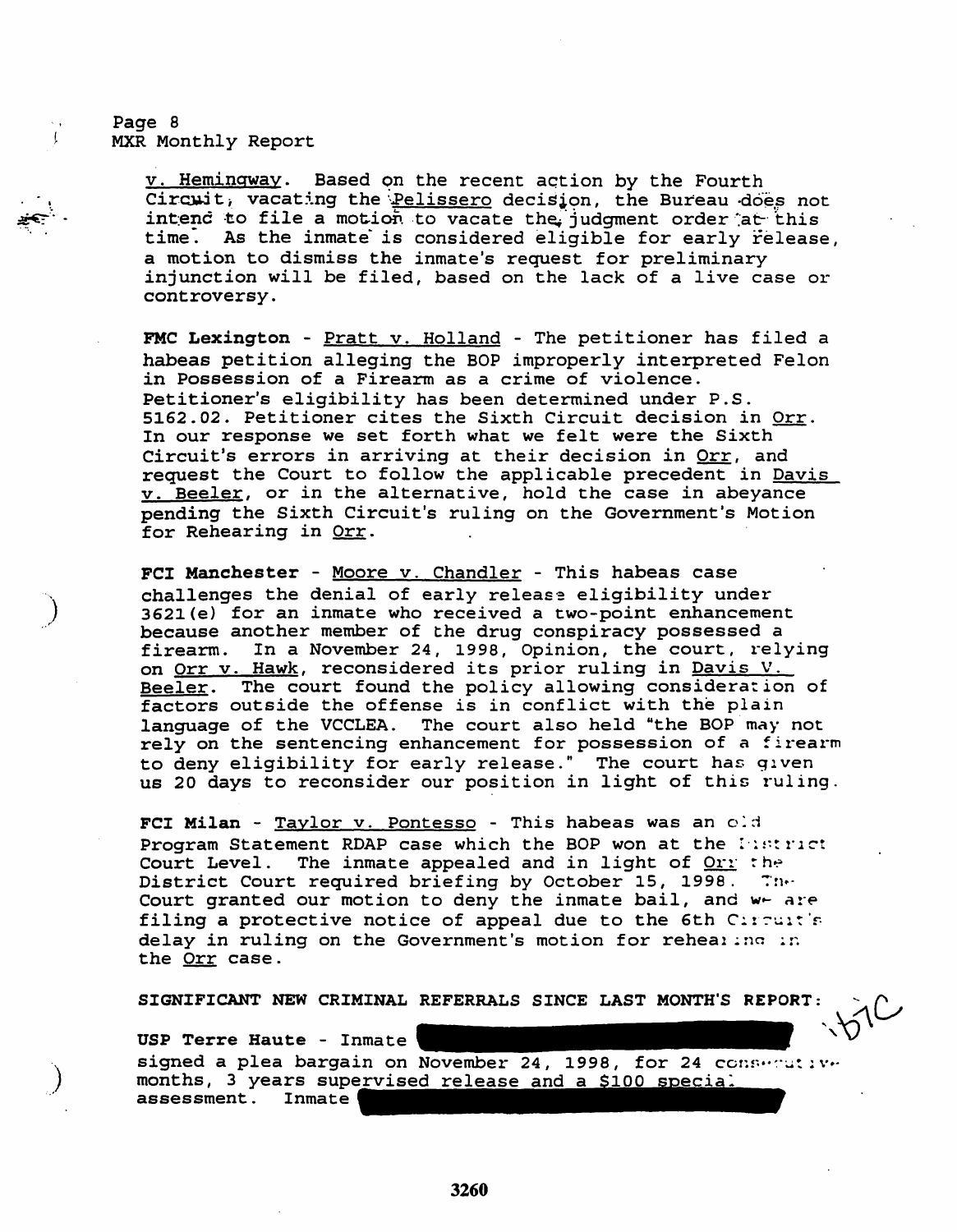Page 9 MXR Monthly Report

I 1

)

signed a plea bargain on November 24, 1998, for 15 consecutive months and a \$100 special assessment. Both of the offenses were drug related.

FCI Manchester -  $U.S. v. Clark$  - This criminal case is</u> scheduled for trial on December 7, 1998, in London, Kentucky. This case concerns inmate Ernest Clark's assault upon another inmate at FCI Manchester. Defendant's Motion to Dismiss on the basis of selective prosecution was denied by the Court in September 1998.

FCI Milan -  $U.S. V.$  Snow - The criminal trial of inmate Snow has been delayed until after the first of the year. Snow is being prosecuted for assault on a correctional officer. The being prosecuted for assault on a correctional officer. officer is no longer employed by the BOP, and this has created some difficulty, which has been resolved.

# SUCCESSFUL PROSECUTIONS OR ANY ACQUITTALS SINCE LAST MONTH'S REPORT:

USP Terre Haute - Inmate Lonnie Taylor, Reg. No. 95147-071, was found guilty of second degree murder on November 14, 1998, in a jury trial. Inmate Taylor used a 2x4 to hit inmate Bruce Campbell on the right side of his head, above and behind his. right ear. This blunt force trauma resulted in the death of inmate Campbell.

REHABILITATION ACT: None

Ensign Amendment Cases: None

Dismissals Under PLRA: None